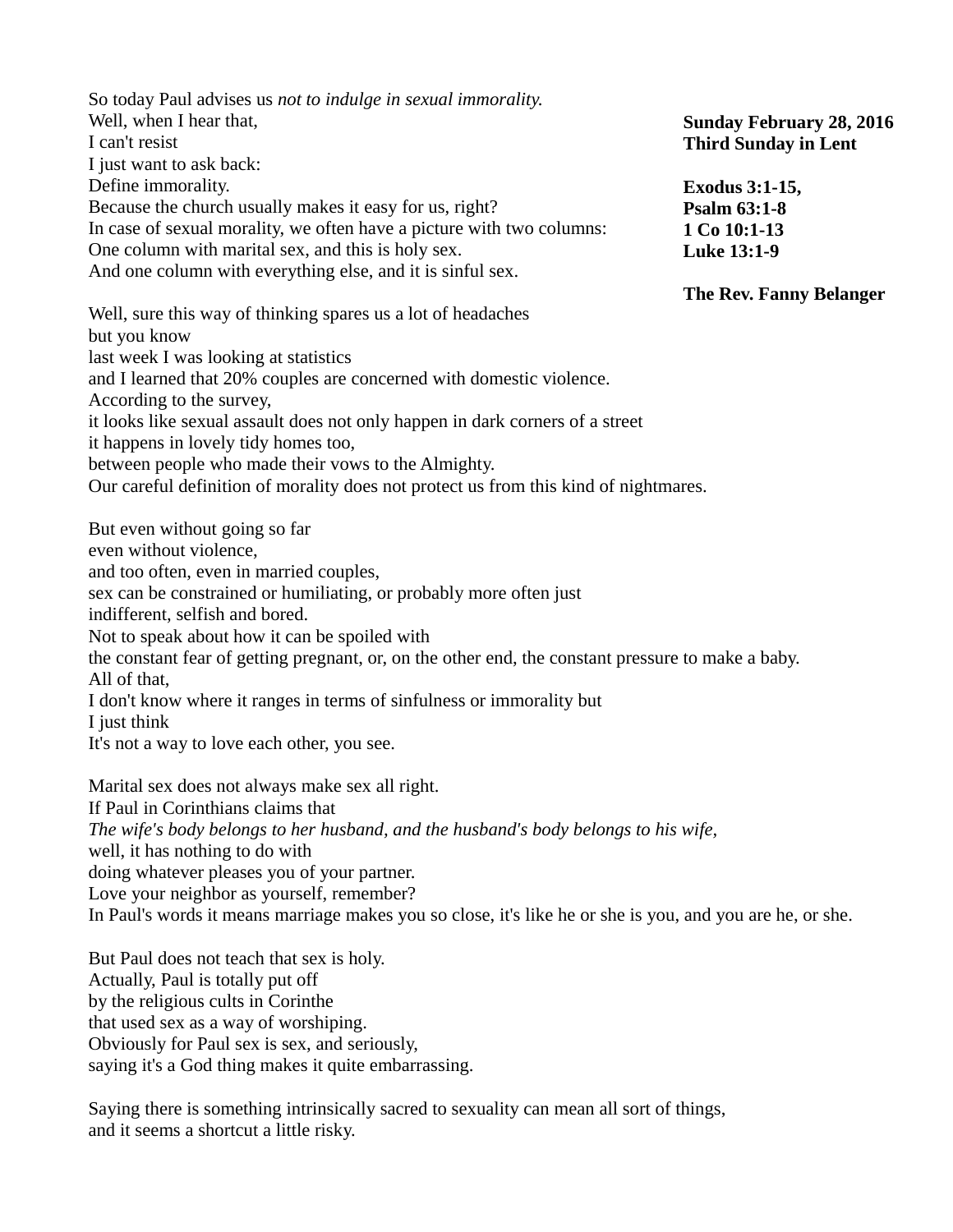One of the great blessings of our current debate around homosexuality Is that it helps us to think differently about sex. Not as a list of acts you can describe, good or bad, but we start to understand how sexuality is about who we are. Sexuality is about who we are. Since Freud, we know that sex is much more than what we do. Sex, he says, is about desire, the way we invest our energy yes it's about nature but much more, it is the way we transcend or not this raw thirst for life that lies in the depth of us. According to Freud, we all are sexually driven

which keeps life interesting which keeps ourselves interesting. We want to be attractive, to look beautiful, smart. From the first stages of life, sexual instinct leads us to bound with people and to explore the world. If our desires are given a direction, in this process, we become human beings.

Yes, like we eat to keep ourselves alive individually We have sex to keep us alive throughout the generations – it's nature, we say. But these experiences can be all sort of things, highly enjoyable or greatly painful. And here lies the choice we need to do. I guess this is all there is to be humans: To give meaning, or not, to our instincts.

I think it is a terrible misinterpretation of Paul to say he keeps a list of does and don'ts. When we know there is no law anymore for Paul. Oh, he will often discuss what is culturally appropriated He does that all the time with the question of defiled and undefiled food. But he concludes each time that It's all about this great law of Christ's love.

I guess the right and the wrong in our sexual life is not unlike what we do with our food We can eat in a way that keeps us alive and happy, or we can eat in a way that keeps us wanting and unhealthy.

So the question we may want to ask ourselves, as individuals but also as a society, is Is our sexuality bringing us life and joy Or are we hurting ourselves and those around us? Are we building a relationship, are we learning to love or are we destroying love, violently or silently?

Desire can be all kind of things, from selfish greediness to spiritual energy. And it's important to think about these things because being alive is all about desire and looking for God is about desire, too.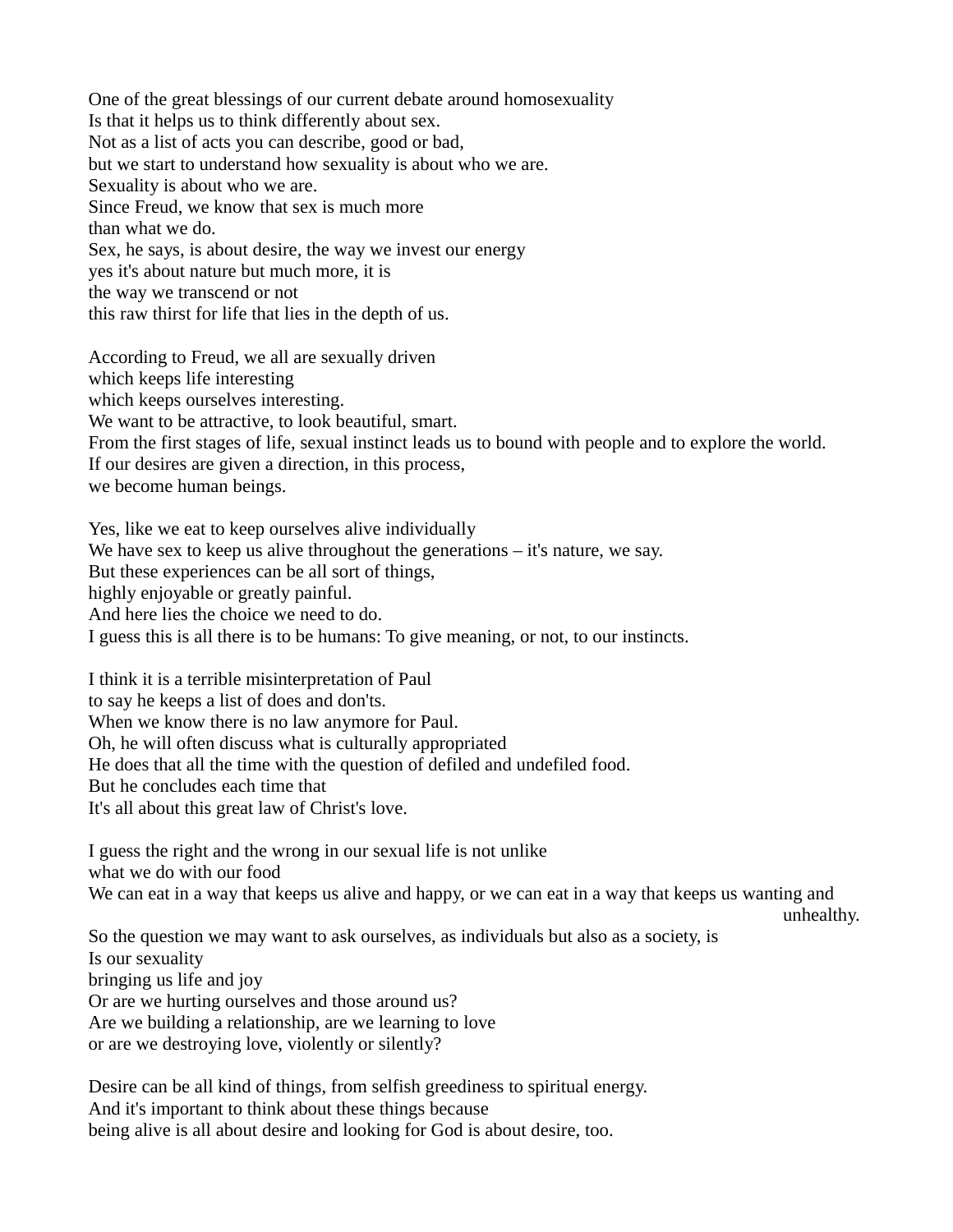The psalm we have today is quite sensual if you think about it. *My soul thirsts for you My flesh faints for you as in a barren and dry land where there is no water My soul is content, as with marrow and fatness and my mouth praises you with joyful lips When I remember you upon my bed, and meditates on you in the night watches.* 

I guess the question for us is about what do we do with we who we are and what we do of our desires. It's about being joy oriented, life oriented, God oriented. Human beings are animals who cannot just do what they have to do, they need meaning, actually.

This quest for meaning is at the heart of the question that is brought before Jesus today. The slaughter of the Galileans and the fall of the tower of Siloam. People dying for no reason. Perishing. I think on top of the grief it brings over us, to lose suddenly and violently members of our community, to witness lives cut short, it's devastating because it makes no sense at all. It makes us think *we're just animals and our lives are not worth anything.*

A few months ago, I visited the 9/11 Memorial in New-York City and when you're there and you read all these names set in stone for eternity there's no way you can fight this feeling that tells you *We mean nothing It's all about fate.* And you cannot find a sense of individual destiny. In the dirt and the dust at Ground zero, it's not only people but meaning that has been wiped away.

A disturbing thing, though. Maybe you're aware that on the third day after the catastrophe, they found a cross made of steel in the fragments of the building, with a piece of metal folded like a linen on the side. The symbol of the resurrection. And what is crazy about it, is not so much that they found this cross - which is kind of crazy - But the craziest thing is this cross had been enough for thousands of people to find hope. In all the confusion, suddenly, things could make sense again for them.

So it looks like at some point we're okay with dying I guess, but we don't want to perish like beasts. We want to die as human beings. We want to find meaning.